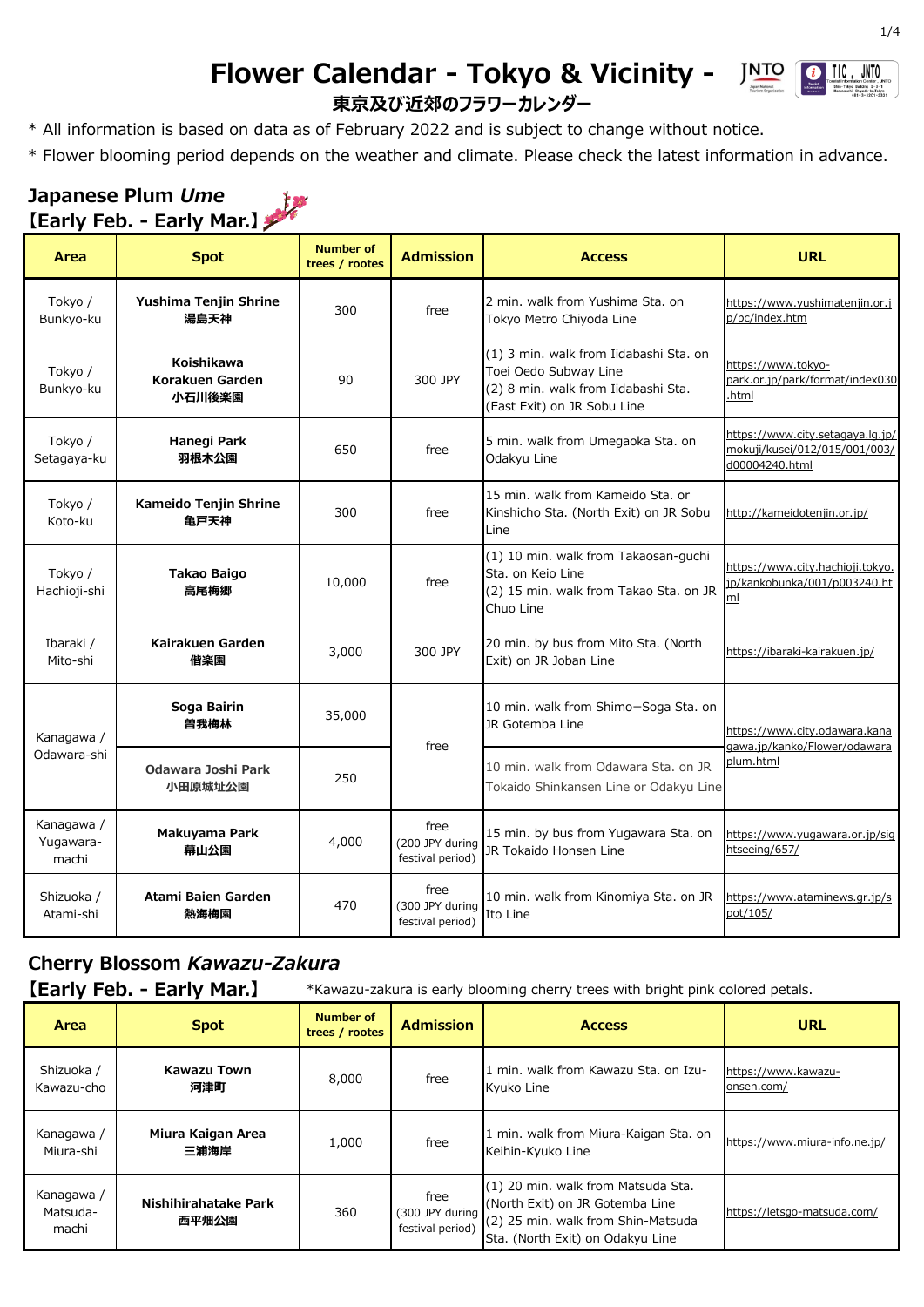#### **Cherry Blossom** *Sakura* يتبليط

## **【Late Mar. - Early Apr.】**

| Area                                   | <b>Spot</b>                                                            | <b>Number of</b><br>trees / rootes | <b>Admission</b> | <b>Access</b>                                                                                                                                                | <b>URL</b>                                                                                 |
|----------------------------------------|------------------------------------------------------------------------|------------------------------------|------------------|--------------------------------------------------------------------------------------------------------------------------------------------------------------|--------------------------------------------------------------------------------------------|
| Tokyo /<br>Chiyoda-ku                  | Chidorigafuchi<br>千鳥ヶ淵                                                 | 260                                | free             | 5 min. walk from Hanzomon Sta. or<br>Kudanshita Sta. on Tokyo Metro<br>Hanzomon Line                                                                         | https://visit-<br>chiyoda.tokyo/app/spot/detail/4<br>46                                    |
| Tokyo /<br>Taito-ku                    | <b>Ueno Park</b><br>上野公園                                               | 1,200                              | free             | 2 min. walk from Ueno Sta.on JR<br>Yamanote Line, Tokyo Metro Ginza or<br>Hibiya Line                                                                        | https://www.kensetsu.metro.tok<br>yo.lg.jp/jimusho/toubuk/ueno/in<br>dex_top.html          |
| Tokyo /<br>Taito-ku<br>Sumida-ku       | Sumida Park<br>隅田公園                                                    | 850                                | free             | 5 min. walk from Asakusa Sta. on Tokyo<br>Metro Ginza Line or Toei Asakusa<br>Subway Line                                                                    | https://visit-<br>sumida.jp/spot/6133                                                      |
| Tokyo /<br>Bunkyo-ku                   | <b>Rikugien Garden</b><br>六義園<br>*noted for<br>its weeping cherry tree | 40                                 | 300 JPY          | 7 min. walk from Komagome Sta. on JR<br>Yamanote Line or Tokyo Metro<br>Namboku Line                                                                         | https://www.tokyo-<br>park.or.jp/park/format/index031<br>.html                             |
| Tokyo /<br>Shinjuku-ku                 | Shinjuku Gyoen Garden<br>新宿御苑                                          | 1,100                              | 500 JPY          | (1) 5 min. walk from Shinjuku-<br>gyoenmae Sta. on Tokyo Metro<br>Marunouchi Line<br>(2) 10 min. walk from Shinjuku Sta.<br>(South Exit) on JR Yamanote Line | https://fng.or.jp/shinjuku/                                                                |
| Tokyo /<br>Minato-ku                   | <b>Aoyama Cemetery</b><br>青山霊園                                         | 500                                | free             | 7 min. walk from Gaien-mae Sta. on<br>Tokyo Metro Ginza Line                                                                                                 | https://visit-minato-<br>city.tokyo/ja-jp/places/1012                                      |
| Tokyo /<br>Meguro-ku                   | <b>Meguro River</b><br>目黒川                                             | 800                                | free             | 1 min. walk from Naka-Meguro Sta. on<br>Tokyo Metro Hibiya Line                                                                                              | https://meguro-<br>kanko.com/spot/detail.php?no=<br>70                                     |
| Tokyo /<br>Setagaya-ku                 | Kinuta Park<br>砧公園                                                     | 930                                | free             | 20 min. walk from Yoga Sta. on Tokyu<br>Denentoshi Line                                                                                                      | https://www.city.setagaya.lg.jp/<br>mokuji/kusei/012/015/001/005/<br>d00004243.html        |
| Tokyo /<br>Kita-ku                     | Asukayama Park<br>飛鳥山公園                                                | 600                                | free             | 1 min. walk from Oji Sta. (Central or<br>South Exit) on JR Keihin Tohoku Line                                                                                | https://www.city.kita.tokyo.jp/d<br>douro/bunka/koenichiran/asukay<br>ama.html             |
| Tokyo /<br>Musashino-shi<br>Mitaka-shi | Inokashira Park<br>井の頭公園                                               | 500                                | free             | (1) 1 min. walk from Inokashira Koen<br>Sta. on Keio Inokashira Line<br>(2) 5 min. walk from Kichijoji Sta. on JR<br>Chuo Line                               | https://www.kensetsu.metro.tok<br><u>yo.lg.jp/jimusho/seibuk/inokashi</u><br>ra/index.html |
| Tokyo /<br>Tachikawa-shi               | <b>Showa Kinen Park</b><br>昭和記念公園                                      | 1,500                              | 450 JPY          | 10 min. walk from Tachikawa Sta. on JR https://www.showakinen-<br>Chuo Line                                                                                  | koen.jp/                                                                                   |
| Kanagawa /<br>Yokohama-shi             | Sankeien Garden<br>三渓園                                                 | 250                                | 700 JPY          | 10 min. by bus from Negishi Sta. or 35<br>min. by bus from Yokohama Sta. (East<br>Exit) on JR Keihin Tohoku Line                                             | https://www.sankeien.or.jp/                                                                |
| Yamanashi /<br>Fujiyoshida-shi         | Arakurayama Sengen Park<br>新倉山浅間公園                                     | 650                                | free             | 25 min. walk from Shimo-Yoshida Sta.<br>on Fuji-Kyuko Line                                                                                                   | https://fujiyoshida.net/spot/12                                                            |

### **Cherry Blossom** *Shiba-Zakura*

**[Late Apr. - Early May]** \*Shiba-zakura is moss phlox which spreads over the ground like a pink carpet.

| Area                                     | <b>Spot</b>                       | Number of<br>trees / rootes | <b>Admission</b>         | <b>Access</b>                                                   | <b>URL</b>                                                       |
|------------------------------------------|-----------------------------------|-----------------------------|--------------------------|-----------------------------------------------------------------|------------------------------------------------------------------|
| Saitama /<br>Chichibu-shi                | Hitsujiyama Park<br>羊山公園          | 400,000                     | admission<br>varies      | 20 min. walk from Seibu-Chichibu Sta.<br>on Seibu-Chichibu Line | https://navi.city.chichibu.lg.jp/p<br>flower/1808/               |
| Yamanashi /<br>Fujikawaquchi<br>ko-machi | Fuji Motosuko Resort<br>富士本栖湖リゾート | 520,000                     | depending on<br>the year | 30 min. by bus from Kawaguchiko Sta.<br>on Fuji-Kyuko Line      | https://www.yamanashi-<br>kankou.jp/kankou/spot/p2_4916<br>.html |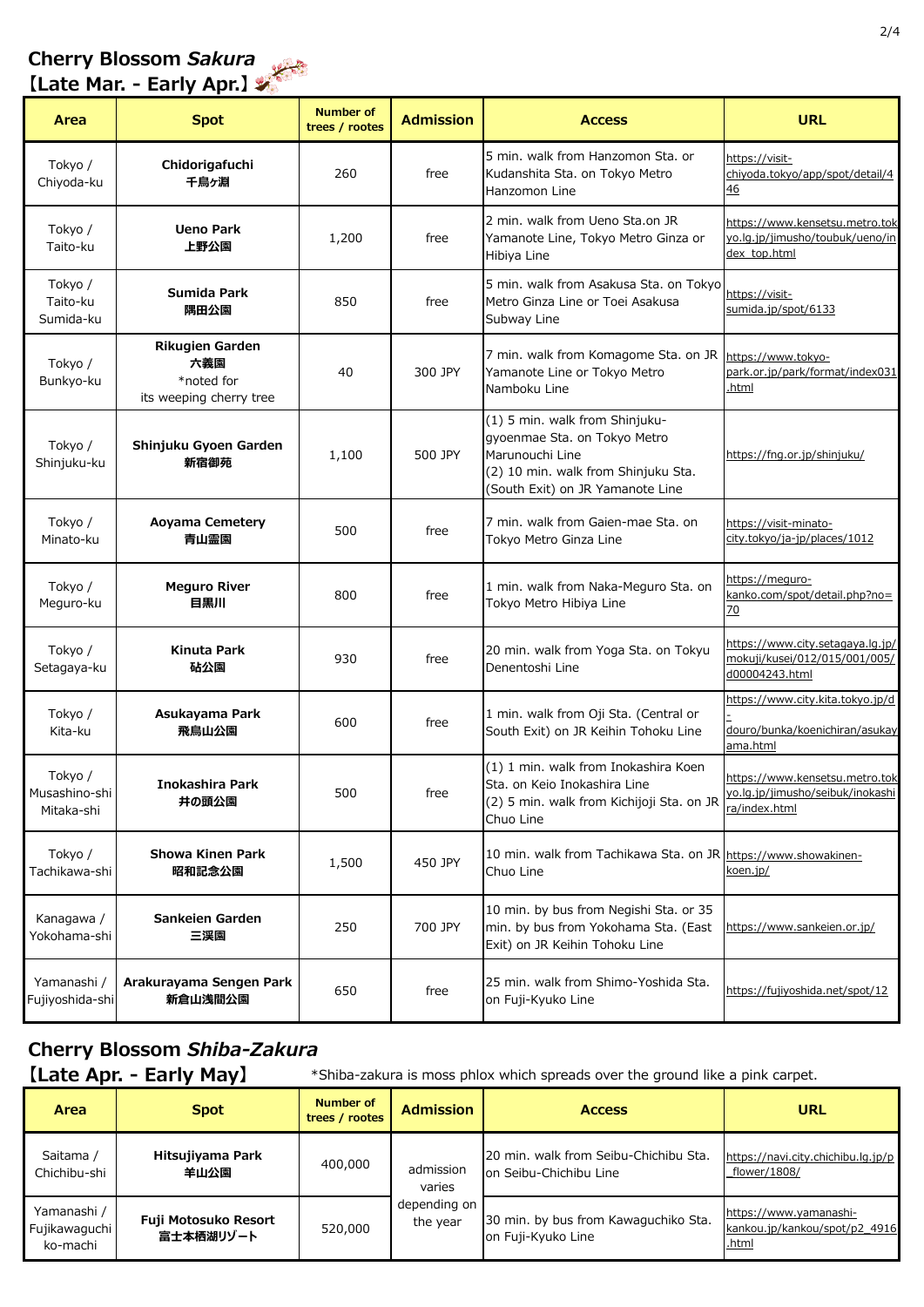### **Azalea** *Tsutsuji* **【Early Apr. - Early May】**



| Area                       | <b>Spot</b>                                           | <b>Number of</b><br>trees / rootes | <b>Admission</b>                                           | <b>Access</b>                                                                    | <b>URL</b>                                                                                    |
|----------------------------|-------------------------------------------------------|------------------------------------|------------------------------------------------------------|----------------------------------------------------------------------------------|-----------------------------------------------------------------------------------------------|
| Tokyo /<br>Bunkyo-ku       | Nezu-jinja Shrine<br>根津神社                             | 3,000                              | free<br>(300 JPY during<br>festival period)                | 5 min. walk from Nezu Sta. or Sendagi<br>Sta. on Tokyo Metro Chiyoda Line        | http://www.nedujinja.or.jp/                                                                   |
| Tokyo /<br>Chiyoda-ku      | <b>Imperial Palace</b><br><b>East Garden</b><br>皇居東御苑 | unknown                            | free                                                       | 5 min. walk from Otemachi Sta. or<br>Takebashi Sta. on Tokyo Metro Tozai<br>Line | https://www.kunaicho.go.jp/eve<br>nt/higashigyoen/higashigyoen.ht<br>ml                       |
| Tokyo /<br>Nerima-ku       | Heisei Tsutsuji Park<br>平成つつじ公園                       | 10,000                             | free                                                       | 1 min. walk from Nerima Sta. on Toei<br>Oedo Subway Line                         | https://www.city.nerima.tokyo.j<br>p/shisetsu/koen/koen/kuritukoe<br>n/heiseitutujikouen.html |
| Tokyo /<br>Ome-shi         | Shiofune Kannon-ji Temple<br>塩船観音寺                    | 17,000                             | free<br>(300 JPY during<br>festival period)                | 10 min. by bus from Kabe Sta. on JR<br>Ome Line                                  | http://www.shiofunekannonji.or.<br>jp/                                                        |
| Kanagawa /<br>Hakone-machi | <b>Yamano Hotel</b><br>山のホテル                          | 3,000                              | admission varies<br>depending on<br>blooming<br>conditions | 40 min. by bus from Hakone-Yumoto<br>Sta. on Hakone Tozan Line                   | https://www.hakone-<br>hoteldeyama.jp/                                                        |
| Gunma /<br>Tatebayahi-shi  | Tsutsujigaoka Park<br>つつじが岡公園                         | 10,000                             | admission varies<br>depending on<br>blooming<br>conditions | 10 min. by bus from Tatebayashi Sta.<br>on Tobu Isesaki Line                     | https://www.city.tatebayashi.gu<br>nma.jp/tsutsuji/index.html                                 |

### **Wisteria** *Fuji* **【Mid Apr. - Early May】**

|                           | <b>TMIC ADI. - EQITA MQAT ALI</b>   |                             |                                                            |                                                                                     |                             |
|---------------------------|-------------------------------------|-----------------------------|------------------------------------------------------------|-------------------------------------------------------------------------------------|-----------------------------|
| Area                      | <b>Spot</b>                         | Number of<br>trees / rootes | <b>Admission</b>                                           | <b>Access</b>                                                                       | <b>URL</b>                  |
| Tokyo /<br>Koto-ku        | Kameido Tenjin Shrine<br>亀戸天神       | 50                          | free                                                       | 15 min. walk from Kameido Sta. or<br>Kinshicho Sta. (North Exit) on JR Sobu<br>Line | http://kameidotenjin.or.jp/ |
| Tokyo /<br>Chofu-shi      | Kokuryo-jinja Shrine<br>国領神社        | unknown                     | free                                                       | 5 min. walk from Fuda Sta. on Keio Line https://kokuryo-jinja.jp/                   |                             |
| Tochigi /<br>Ashikaga-shi | Ashikaga Flower Park<br>あしかがフラワーパーク | 350                         | admission varies<br>depending on<br>blooming<br>conditions | 3 min. walk from Ashikaga Flower Park<br>Sta. on JR Ryomo Line                      | https://www.ashikaga.co.jp/ |

### **Nemophila** *Nemophila* **【Late Apr. - Early May】**

| .                                |                                 |                             |                                                           |                                                                             |                           |
|----------------------------------|---------------------------------|-----------------------------|-----------------------------------------------------------|-----------------------------------------------------------------------------|---------------------------|
| Area                             | <b>Spot</b>                     | Number of<br>trees / rootes | <b>Admission</b>                                          | <b>Access</b>                                                               | <b>URL</b>                |
| Tokyo /<br>Tachikawa-shi         | Showa Kinen Park<br>昭和記念公園      | 60,000                      | 450 JPY                                                   | 10 min. walk from Tachikawa Sta. on JR https://www.showakinen-<br>Chuo Line | koen.jp/                  |
| Ibaraki /<br>Hitachinaka-<br>shi | Hitachi Seaside Park<br>ひたち海浜公園 | 5,300,000                   | 450 JPY<br>(700 JPY during Joban Line<br>festival period) | 15 min. by bus from Katsuta Sta. on JR                                      | https://hitachikaihin.jp/ |

#### **Rose** *Bara* **【Mid May - Early Jun.】**

|                    | THIN MAY - CUITA JAILI       |                             |                  |                                                                                                                                                    |                                    |
|--------------------|------------------------------|-----------------------------|------------------|----------------------------------------------------------------------------------------------------------------------------------------------------|------------------------------------|
| Area               | <b>Spot</b>                  | Number of<br>trees / rootes | <b>Admission</b> | <b>Access</b>                                                                                                                                      | <b>URL</b>                         |
| Tokyo /<br>Kita-ku | Kyu-Furukawa Garden<br>旧古河庭園 | 200                         | 150 JPY          | 7 min. walk from Kami-Nakazato Sta.<br>on JR Keihin Tohoku Line or Nishigahara park.or.jp/park/format/index034<br>Sta. on Tokyo Metro Namboku Line | https://www.tokyo-<br><u>.html</u> |